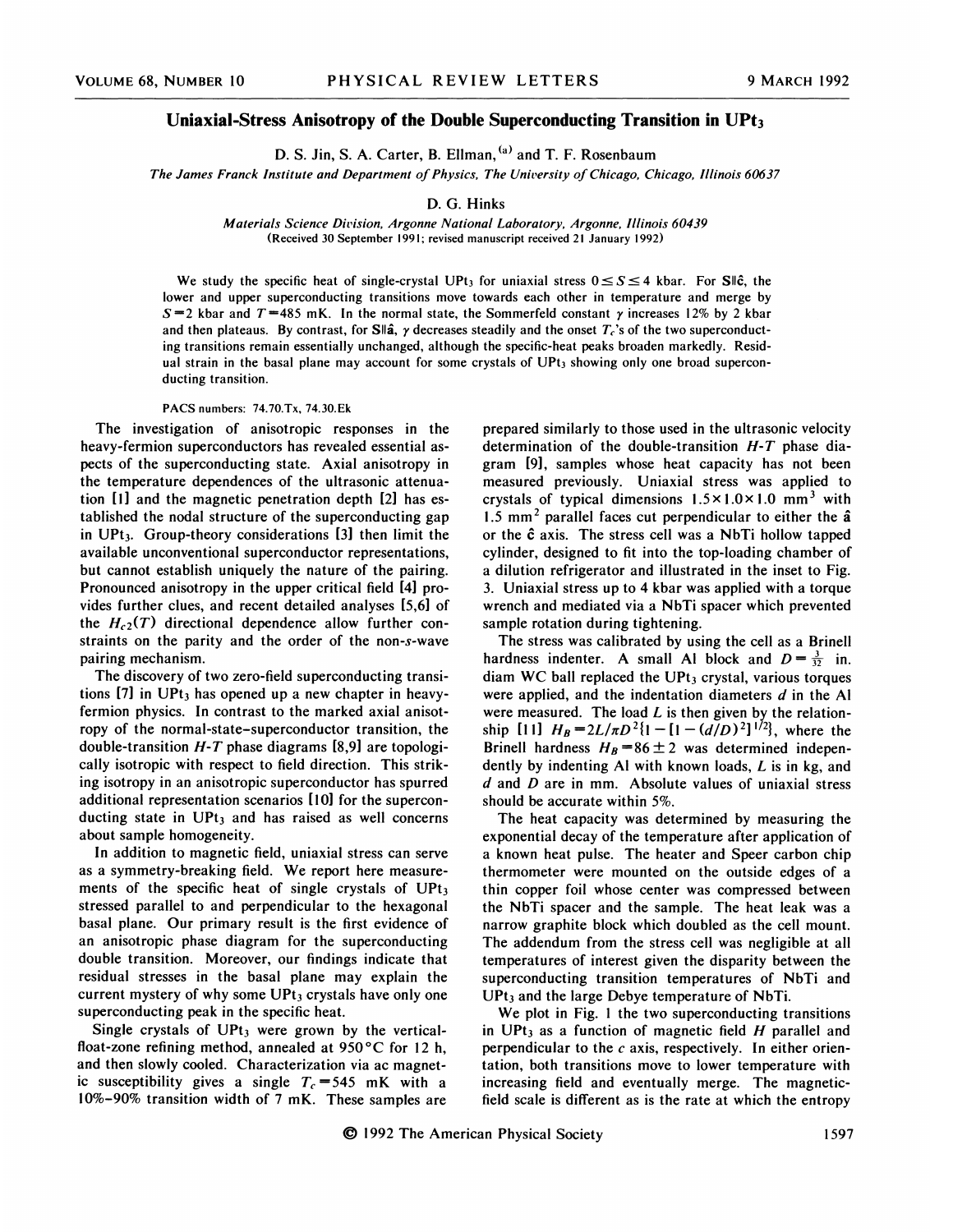

FIG. 1. Specific-heat determination of the double superconducting transition in single-crystal  $UPt<sub>3</sub>$  with magnetic field parallel (top) and perpendicular (bottom) to the  $c$  axis. Both transitions move down in  $T$  with increasing  $H$ , eventually merging.

 $[S = \int (C/T) dT]$  shifts out of the peaks, but the phase diagram is topologically isotropic with respect to field direction.

We show in Fig. 2 the response of the double superconducting transition to a series of uniaxial stresses applied perpendicular to the basal plane, Sllc. Here, the upper transition moves to lower  $T$  with increasing  $S$ , as it did with  $H$ , but the lower transition moves to higher  $T$ with increasing S. The two transitions can no longer be resolved at 1.5 kbar, but actually may merge at slightly higher S in light of the narrower transition width at 2, 3, or 4 kbar. The cascade of curves is offset in this plot because of the way in which the Sommerfeld constant  $\gamma$ changes with  $S$  (discussed below).

We compare in Fig. 3 the effect of applying stress in the basal plane, S<sub>ll</sub>a. Both transitions move to marginally lower  $T$  with increasing  $S$ , but the major impact of the stress is to broaden the transitions. By 4 kbar the two transitions are almost smeared beyond recognition, although the upper transition onset temperature has remained essentially unchanged [12]. We do not believe that the broadening observed here is due to gradients in the stress field for two reasons: (i) Results on a number of different samples of different geometries with Sllâ all map onto Fig. 3; and (ii) data obtained using the identical technique for  $\textsf{SII}\hat{\textsf{c}}$  (Fig. 2) do not show any broadening. A zero-stress recheck for samples separately stressed along  $\hat{a}$  and  $\hat{c}$  above 2 kbar showed no evidence for irreversible effects or the presence of residual strains.

The S-T phase diagrams for uniaxial stress perpendic-



FIG. 2. Double superconducting transition as a function of uniaxial stress parallel to  $\hat{c}$ . Here, the upper transition moves down in  $T$  with increasing  $S$ , but the lower transition moves up. The merged single transition then slowly moves down in  $T$  with further increase in S.

ular and parallel to the basal plane, respectively, are plotted in Fig. 4. We take the midpoint of the jump in  $C/T$  vs T to define  $T_c$ . The error bars reflect the width of the jump and for Slla all the data are within the error bars because of the smearing of the transition.

These data provide a plausible explanation for why some  $UPt<sub>3</sub>$  crystals have one broad superconducting specific-heat peak while others have two, and why annealing to remove strains is an important step in preparing samples with two narrow transitions. From Fig. 3 it is clear that strains left in the basal plane during sample preparation can convert two superconducting peaks into one. It is also clear that this process can occur without significant modification of either the crystal's  $T_c$  onset or



FIG. 3. Double superconducting transition as a function of uniaxial stress in the basal plane, parallel to the  $a$  axis. The major effect of stress is to smear the transitions; the onset  $T_c$ 's barely move.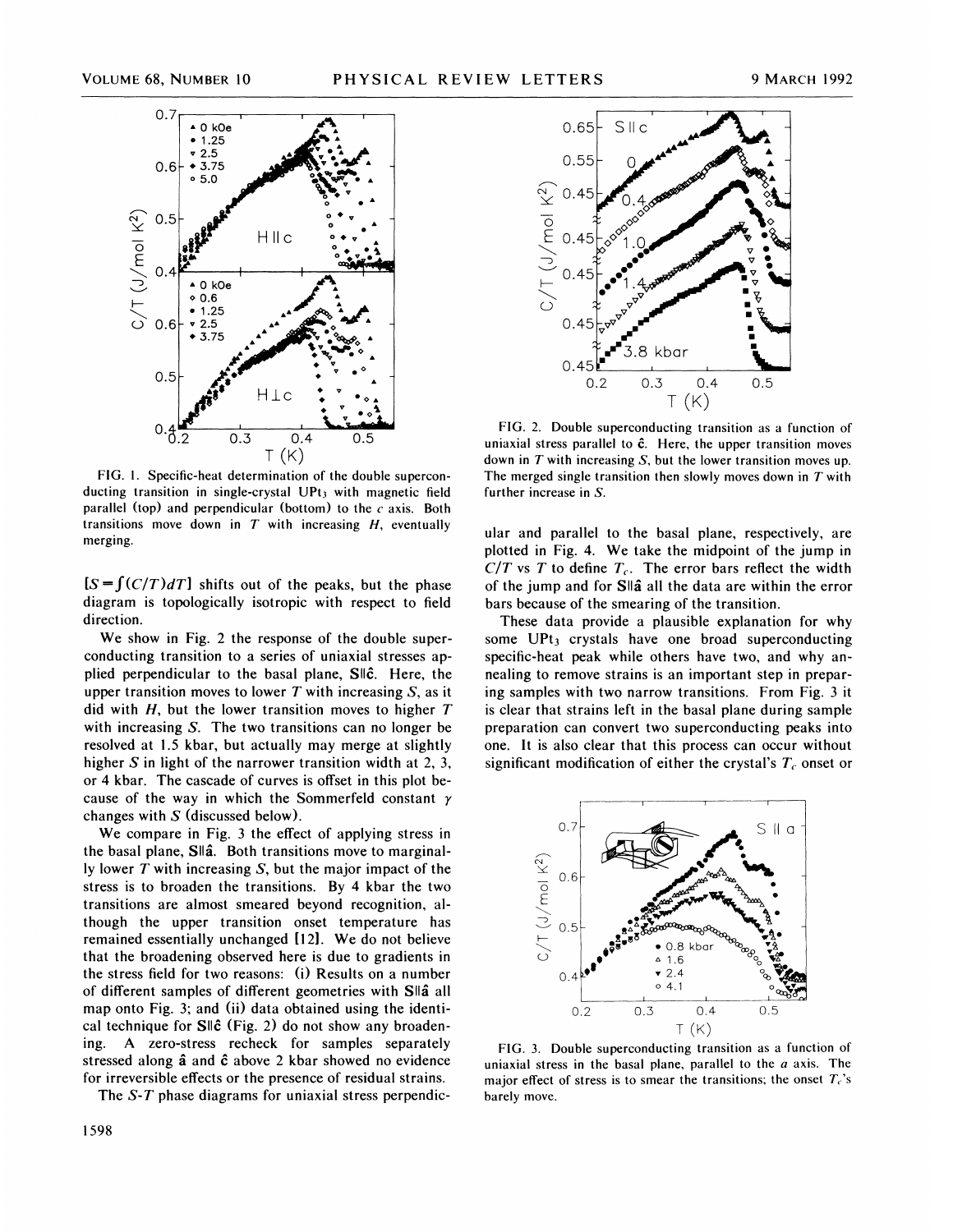

FIG. 4. Axially anisotropic stress-temperature phase diagrams for the superconducting double transition.

the value of the extrapolated residual linear specific heat  $\gamma_0 = C/T|_{T=0}$ , both commonly taken as measures of sample quality [7,13]. The fact that the low-temperature ( $T < 300$  mK) specific heat is independent of S means that the  $T \rightarrow 0$  power-law behavior and, hence, the placement and number of nodes in the gap, is not changed through the application of uniaxial stress.

The double transition in  $UPt<sub>3</sub>$  has been explained in terms of a degeneracy lifted by a coupling of the superconducting order parameter to the coexisting [14] antiferromagnetism, which breaks the hexagonal symmetry and can be described in terms of various one- [10] and two-dimensional  $[15-19]$  representations of the hexagonal crystal  $(D_{6h})$ . In the context of the Ginzburg-Landau theory developed for the two-dimensional representation, the transition temperatures are given by  $T_{c1} = T_{c0} + \tau$  and  $T_{c2} = T_{c0} - (\beta_1/\beta_2)\tau$ . Here,  $T_{c0}$  is the transition temperature in the absence of antiferromagnetism,  $\beta_1$  and  $\beta_2$  are the Ginzburg-Landau coefficients of the quartic terms, and  $\tau$  is proportional to both the strength of the antiferromagnetic order parameter and its coupling to the superconducting order parameter. The ratio  $\beta_1/\beta_2$  can be determined from the specific-heat jumps at the two transitions, where

$$
\frac{\Delta C_1}{\Delta C_2} = \frac{T_{c2}}{T_{c1}} \frac{\beta_1}{\beta_1 + \beta_2}
$$

We find  $\beta_1/\beta_2 = 0.31 \pm 0.05$  for  $S = 0$ , giving  $\tau = 13$  mK and  $T_{c0}$ =502 mK. By comparison, other values reported from specific-heat measurements include  $\beta_1/\beta_2=0.5$ ,  $\tau = 19$  mK [20] and  $\beta_1/\beta_2 = 0.15$ ,  $\tau = 8$  mK [16], while BCS weak-coupling theory predicts  $\beta_1/\beta_2 = 0.5$ .

Given the phase diagram of Fig. 4, we now can extrapolate back from high stress where the transitions have merged to find the experimental value  $T_{c0}(S=0)$  $=495 \pm 10$  mK. This value agrees well with the prediction from the two-dimensional representation of the superconductivity, but disagrees with the one-dimensional, odd-parity representation [10] prediction where  $T_{c1}$  $=T_{c0}+2\tau$  and  $T_{c2}=T_{c0}-(3\beta_2-\beta_1)\tau/2\beta_2$ . With  $\beta_1/\beta_2$ =0.31, we find  $\tau = 31$  mK and  $T_{c0} = 454$  mK, below both transition temperatures.

The interaction of the magnetic and superconducting order parameters also can explain the smearing of the transitions which we observe exclusively for Sllâ. The antiferromagnetism and the uniaxial stress couple similarly to the superconductivity in such a way as to lower the symmetry to orthorhombic. However, the  $UPt<sub>3</sub>$  crystal contains many antiferromagnetic domains with the spins lying in the basal plane [14]. For each such domain, the stress in the basal plane distorts the lattice in a random direction relative to the magnetic vector, thereby adding a random weight to any coupling term between the antiferromagnetic and superconducting order parameters and providing a natural broadening mechanism.

A recent study of the specific heat of polycrystalline  $UPt<sub>3</sub>$  under hydrostatic pressure [20] finds that both superconducting transitions move to lower temperature with increasing pressure, merging at  $p \approx 3.7$  kbar and  $T \approx 420$  mK. It is difficult to imagine a combination of our data for SIIc and SIIa to match the hydrostatic pressure results. The differences may lie in the manner by which the  $c/a$  ratio can be altered by uniaxial stress, but not by hydrostatic pressure or, perhaps, with the role of grain boundaries under pressure, present only in the polycrystalline sample.

We demonstrate in Fig. 5 that the normal-state response is also anisotropic with respect to the application of uniaxial stress. For Slla, we find that the Sommerfeld constant  $\gamma$  decreases with increasing stress at a rate of  $-13\pm2$  (mJ/molK<sup>2</sup>)/kbar, slightly faster than previous hydrostatic pressure results [21]. For stress perpendicular to the basal plane, we see that  $\gamma$  actually increases over its  $S=0$  value, indicating that the stress increases the hybridization so as to enhance the effective mass of the  $f$  electrons. There is an initial rise  $(0 \le S \le 2$  kbar) with  $d\gamma/dS = 17 \pm 3$  (mJ/mol K<sup>2</sup>)/ kbar. For  $S > 2$  kbar, where the antiferromagnetic order has been suppressed [22] and the double superconducting transition has merged into one transition,  $\gamma$  remains constant within the error bars. We note that data on a UPt<sub>3</sub> whisker stressed along  $\hat{c}$  showed an increase in the coefficient of the  $T<sup>2</sup>$  term in the resistivity qualitatively consistent with the increase in  $\gamma$  observed here [23].

In summary, we have measured the specific heat of single-crystal UPt<sub>3</sub> for magnetic field  $H$  and uniaxial stress S applied both parallel and perpendicular to the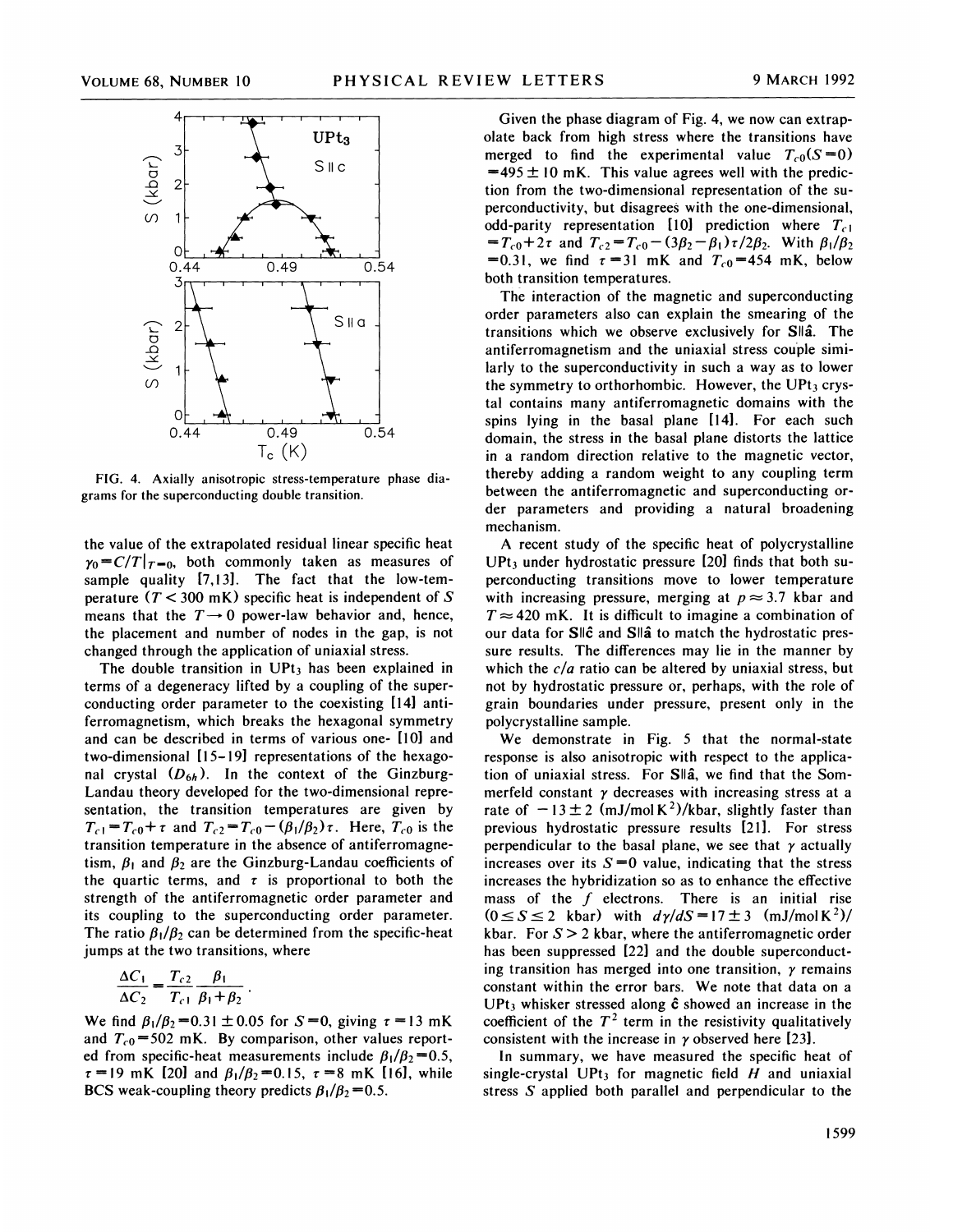

FIG. 5. Sommerfeld constant  $\gamma$  from the normal state also has a distinct directional dependence on uniaxial stress. For SII $\hat{\mathsf{c}}$ ,  $\gamma$  initially increases, then levels off when the two transitions merge. For  $S$  in the basal plane,  $\gamma$  decreases at a steady rate with increasing S, as do the transition  $T_c$ 's. Lines are guides to the eye.

hexagonal basal plane. The superconducting-doubletransition phase diagram is topologically isotropic in the  $H - T$  plane but axially anisotropic in the S-T plane. The lower and upper superconducting transitions always move to lower  $T$  with increasing  $H$ , but they move in opposite directions in  $T$  with the application of  $SI \hat{c}$ . Data for S<sub>II</sub> a point to uniaxial strains in the basal plane as an agent which broadens the superconducting transition. Finally, the anisotropic response of the superconductor to uniaxial stress is mirrored by the increase (decrease) of the normal-state Sommerfeld constant  $\gamma$  with S perpendicular (parallel) to the basal plane.

The work at The University of Chicago was supported by NSF DMR 8816817. D.S.J. acknowledges support from a National Science Foundation Graduate Fellowship. D.G.H. acknowledges support by the Department

0.46 of Energy, BES, under Contract No. W-31-109-ENG-38.

- (a) Present address: Center for Particle Astrophysics, The University of California, Berkeley, CA 94704.
- [1] B. S. Shivaram et al., Phys. Rev. Lett. 56, 1078 (1986).
- [2] C. Broholm et al., Phys. Rev. Lett. 65, 2062 (1990).
- [3l E. I. Blount, Phys. Rev. B 32, 2935 (1985); G. E. Volovik and L. P. Gor'kov, Zh. Eksp. Teor. Fiz. 88, 1412 (1985) [Sov. Phys. JETP 61, 843 (1985)l.
- [4] B. S. Shivaram, T. F. Rosenbaum, and D. G. Hinks, Phys. Rev. Lett. 57, 1259 (1986).
- [5] C. H. Choi and J. A. Sauls, Phys. Rev. Lett. 66, 484 (1991).
- [6] S. K. Sundaram and R. Joynt, Phys. Rev. Lett. 66, 512 (1991).
- [7] R. A. Fisher et al., Phys. Rev. Lett. 62, 1411 (1989); K. Hasselbach, L. Taillefer, and J. Flouquet, Phys. Rev. Lett. 63, 93 (1989).
- [8] G. Bruls et al., Phys. Rev. Lett. 65, 2294 (1990).
- [9] S. Adenwalla et al., Phys. Rev. Lett. 65, 2298 (1990).
- [10] See, for example, K. Machida and M. Ozaki, Phys. Rev. Lett. 66, 3293 (1991).
- [11] G. F. VanderVoort, Metallography Principles and Practice (McGraw-Hill, New York, 1984), Chap. 5.
- [12] L. Taillefer, Physica (Amsterdam) 163B, 278 (1990).
- [13] B. Ellman et al., Phys. Rev. Lett. 64, 1569 (1990).
- [14] G. Aeppli et al., Phys. Rev. Lett. 60, 615 (1988); G. Aeppli et al., Phys. Rev. Lett. 63, 676 (1989).
- [15] R. Joynt, Supercond. Sci. Technol. 1, 210 (1988).
- [16] D. W. Hess, T. A. Tokuyasu, and J. Sauls, J. Phys. Condens. Matter. 1, 8135 (1989).
- [17] E. I. Blount, C. M. Varma, and G. Aeppli, Phys. Rev. Lett. 64, 3074 (1990).
- [18] K. Machida and M. Ozaki, J. Phys. Soc. Jpn. 58, 2244 (1989); K. Machida, M. Ozaki, and T. Ohmi, J. Phys. Soc. Jpn. 58, 4116 (1989).
- [19] M. R. Norman, Phys. Rev. B 43, 6121 (1991).
- [20] T. Trappmann, H. v. Löhneysen, and L. Taillefer, Phys. Rev. B 43, 13714 (1991).
- [21] G. E. Brodale et al., Phys. Rev. Lett. 57, 234 (1986).
- [22] L. Taillefer et al., J. Magn. Magn. Mater. 90-91, 623 (1990).
- [23] K. Behnia, L. Taillefer, and J. Flouquet, J. Appl. Phys. 67, 5200 (1990).